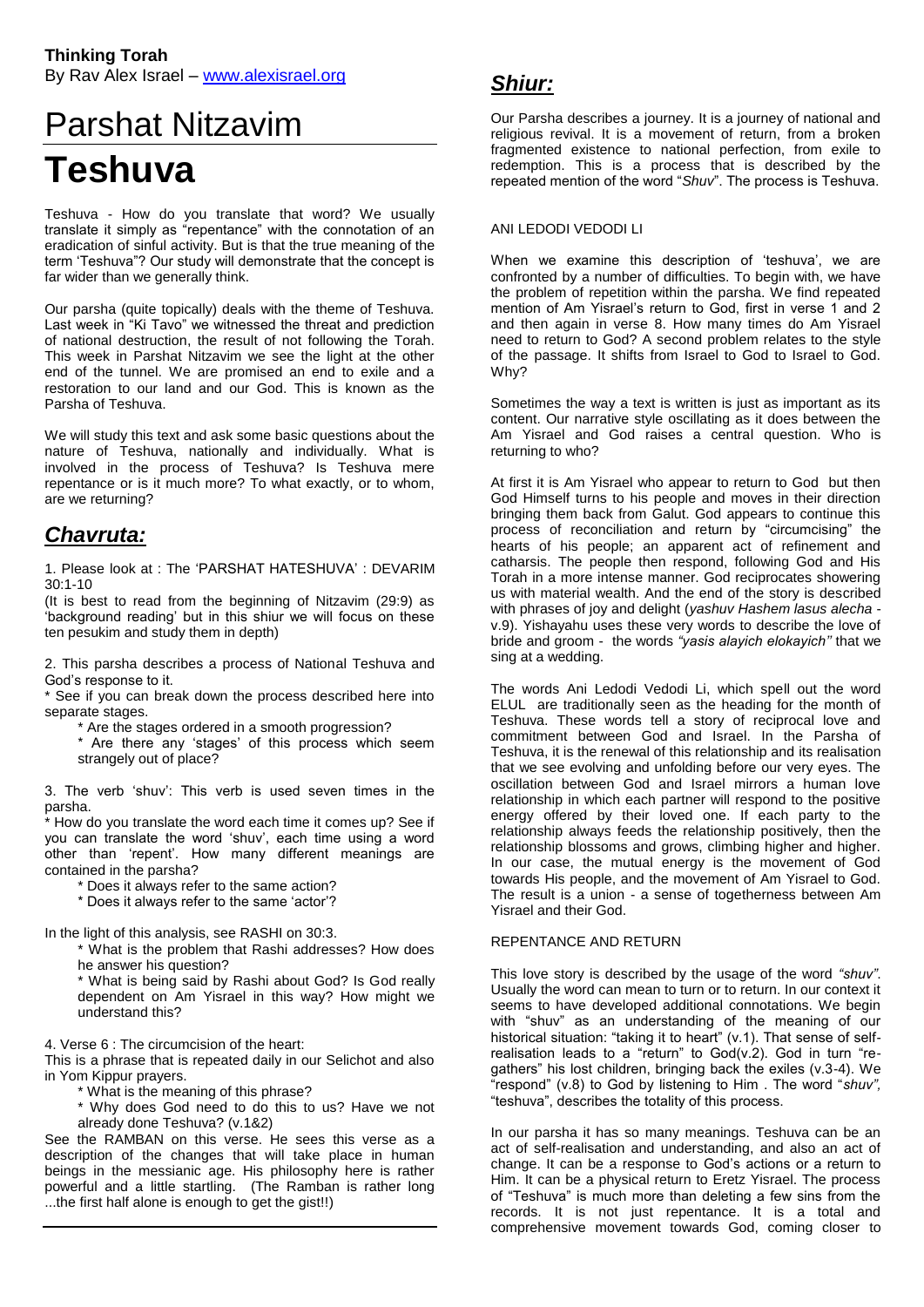Him, unifying our desires and our lifestyle with His vision The word "*shuv"* can be used to describe every stage in that process.

Rashi, (quoting the Gemara in Megilla 29a) goes a stage further. He applies this action of teshuva to God Himself! It is as if God undertakes an act of teshuva.

Rashi builds this based on a textual difficulty. In verse 3, if it wishes to say that "God...will return home the exiles" it should say VEHEISHIV, but the verse actually says VESHAV. Rashi explains that God Himself is returning WITH the exiles. If Am Yisrael are displaced, God too is displaced. The Shechina is in Galut together with Am Yisrael. In a relationship, the absence of one partner does not leave the other partner unaffected. The process of return is for God as much as for Am Yisrael. It is as if we are BOTH returning to a state of togetherness. This too is a reflection of the "relationship" model. If one side of the relationship is in exile, then automatically the other partner is displaced. Israel's exile is God's exile. Israel return is also God's return. The relationship is healed.

#### THE TESHUVA OF THE INDIVIDUAL

The national process described here has a clear correlation. Here we find the first stage of teshuva being one of self recognition followed by a second stage putting the realization into action in the practical sphere. In our personal teshuva this is equally true. We begin with Hakarat Hachet, a certain self admission that we have sinned followed by a Kabballa Le'atid, a commitment to future change.

In the national model, God responds by returning exiles and furthering the extent of the national teshuva. In the case of our personal teshuva however, God's positive response is less immediately visible. But we are assured "*Habba letaher messayin otto*" (Shabbat 104a) - that God's helping hand is there to assist those who approach Him with pure intention.

A further reflection of our personal experience can be found in the way that the Teshuva progresses in waves. The pesukim shift from God to man to God to man. Apparently, we are not expected to take quantum leaps in the world of teshuva. We move forward very naturally, stage by stage, and God notes our desire for betterment and gives us a helping hand. We then move on to a higher stage. (See the excerpt from R. Yitzchak Arama in the article by N. Leibowitz.) Personal teshuva often requires grueling self control and it doesn't happen overnight. It is a gradual process.

#### THE CIRCUMCISION OF THE HEART

This cryptic phrase begs definition. What is it that God means by this phrase? The Ramban says that it indicates a change in our human existence: the removal of the Yetzer Hara. This is the vision of the era of mashiach, the days of the final redemption, when we will have no inclination for rebellion or vice and we will live in harmony with ourselves and with God. No inner struggle will divert our energies from the true goal of the spiritual life. Apparently the reward for our desire to return to God is the removal of the factors which might take us away from Him.

The Ramban however goes further. He sees this change as a return to an era long gone. He views this change as a return to the pristine world of Gan Eden. In Gan Eden man lives in harmony with God. It reflects the perfect togetherness of man and his maker. Teshuva takes us back to the exact point of departure. It is 'return' in the literal sense of the word.

It is interesting that this verse from Nitzavim (*"umal Hashem elokecha Et Levavcha Ve'et Levav zarecha*") is also seen as the acronym of the word ELUL (see Mishna Beruura O"CH #581). Elul is seen as the time of removal of the yetzer hara. Only that we have to make the change in ourselves. God cannot do it for us. Ellul offers a road that leads us back to Gan Eden. It is a time of return. Return to God, but also a return to ourselves, to the purity of soul represented by man on his first day of creation when his soul was in it's original purity. In Ellul we aim to take ourselves back to a pre-sin world.

#### IS REDEMPTION DEPENDENT ON TESHUVA?

We have spoken of the interactive nature of teshuva. God and man together. But does man always have to make the first move? Can God not draw us towards him, helping us to realise his will without inner struggle? It would certainly make our teshuva less painful. Why can't God do 'teshuva'? Why can't God come to us?

This is the topic of a famous discussion between Rabbi Eliezer and Rabbi Yehoshua in Gemara Sanhedrin (97b). Rabbi Eliezer brings verse after verse to prove that "there is no redemption without teshuva" whereas Rabbi Yehoshua insists that "even if Am Yisrael do not do teshuva they will be redeemed." For Rabbi Eliezer, there cannot be redemption without Am Yisrael making some change for the better. What is redemption if not the result of a cathartic process of betterment? Rabbi Yehoshua strongly disagrees. The king can decide to invite us into His chamber at any time. If redemption depends on us, then who is to say that it will ever happen?

In truth, this discussion between the scholars of the mishna is an argument between the books of Vayikra and Devarim. As we have seen, here in Devarim, teshuva is the key to redemption. It depends on us making the first move. But in Vayikra, there is a different mechanism to the national return.

And I will remember my covenant with Jacob..Isaac...and Abraham and I will remember the land... and even in the lands of their enemies, I have not despised them nor have I found them repulsive intending to destroy them, to break my covenant with them...for I will remember the covenant." Vayikra 26:42- 45

Here, the central criterion is the 'Brit', the covenant made with the forefathers of the nation. The redemption is not dependant on our behaviour, on our *teshuva*. Rather, God is committed despite our conduct. God is 'forced' to redeem us, to return us to him. Indeed in our Selichot we 'remind' God of this, as if to say "you owe it to us however bad we are".

#### A HIGHER LEVEL OF REDEMPTION

So maybe God makes the first move. He is committed to a covenant, a deal. And maybe we will make the first move and we will return to God in Teshuva.

But on closer examination, the two models are incomparable. This can be clearly demonstrated when we examine the nature and quality of the subsequent redemption.

Redemption through 'contract' does not lead to a relationship of closeness and togetherness that we have described above. It is redemption but it is not full return. That was the redemption of Bayit Sheni. We returned not because we were better but rather because 70 years were up. Technically we had a Temple but in reality, the closeness, the love, between God and His people was lacking. There was no process of return and thus the second Temple never reached the heights of the first. A redemption because of a covenant means that God is bringing us back. But if we have not changed, has the relationship been truly repaired?

Redemption through teshuva is complete return. A return of restoration and repair. Where we walk a path which takes effort, but the result of the journey is that we reach our destination different from the way we began. We have